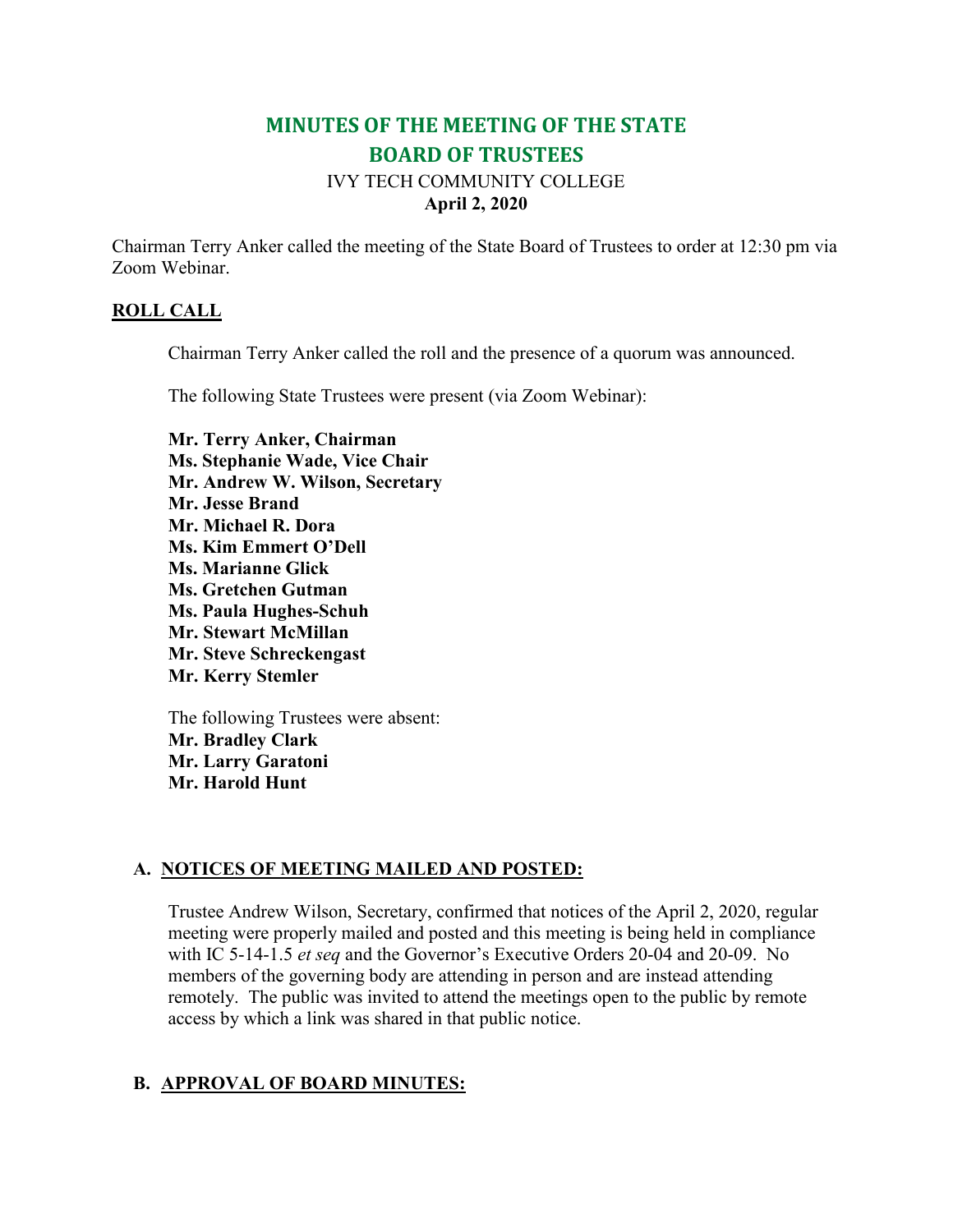Trustee Brand moved for approval of the minutes of the February 6, 2020 board meeting. Trustee Wilson seconded the motion and the motion carried unanimously.

| Secretary Andrew Wilson called roll |             |
|-------------------------------------|-------------|
| Terry Anker, Chair                  | "Aye"       |
| Stephanie Wade, Vice Chair          | "Aye"       |
| Andrew Wilson, Secretary            | "Aye"       |
| Jesse Brand                         | "Aye"       |
| <b>Bradley Clark</b>                | not present |
| Michael Dora                        | "Aye"       |
| Kim Emmert O'Dell                   | "Aye"       |
| Larry Garatoni                      | not present |
| Marianne Glick                      | "Aye"       |
| Gretchen Gutman                     | "Aye"       |
| Paula Hughes-Schuh                  | "Aye"       |
| <b>Harold Hunt</b>                  | not present |
| <b>Stewart McMillan</b>             | "Aye"       |
| Steve Schreckengast                 | "Aye"       |
| Kerry Stemler                       | "Aye"       |
|                                     |             |

#### **C. COMMITTEE REPORTS:**

**Item 1** Chairman Anker called upon Trustee Michael Dora for a report from the **Academics & Student Experience Committee**. Trustee Dora reported there is one action item for approval. The Committee received an update from Emily Watson, Associate Professor, regarding the Global Workforce Skills Certificate which is a proposal to add a statewide financially-aid eligible CT offered at any campus choosing to offer the program. The program outcomes include to: demonstrate an understanding of intercultural communication; interpret and critique techniques of effective communication; analyze the significance of religious and secular traditions within various cultures; examine and evaluate the ways that the global economy operates and its impact on business practices; and, display an appreciation and understanding of the specific leadership skills and strategies appropriate for cross-cultural workplaces. The target student population consists of working adults, current employees of businesses with a global footprint, incoming students who wish to prepare for specific global careers with a foundation of global competencies, and existing students who desire to supplement their current program with skills designed specifically for globally-focuses positions.

Trustee Dora moved for approval of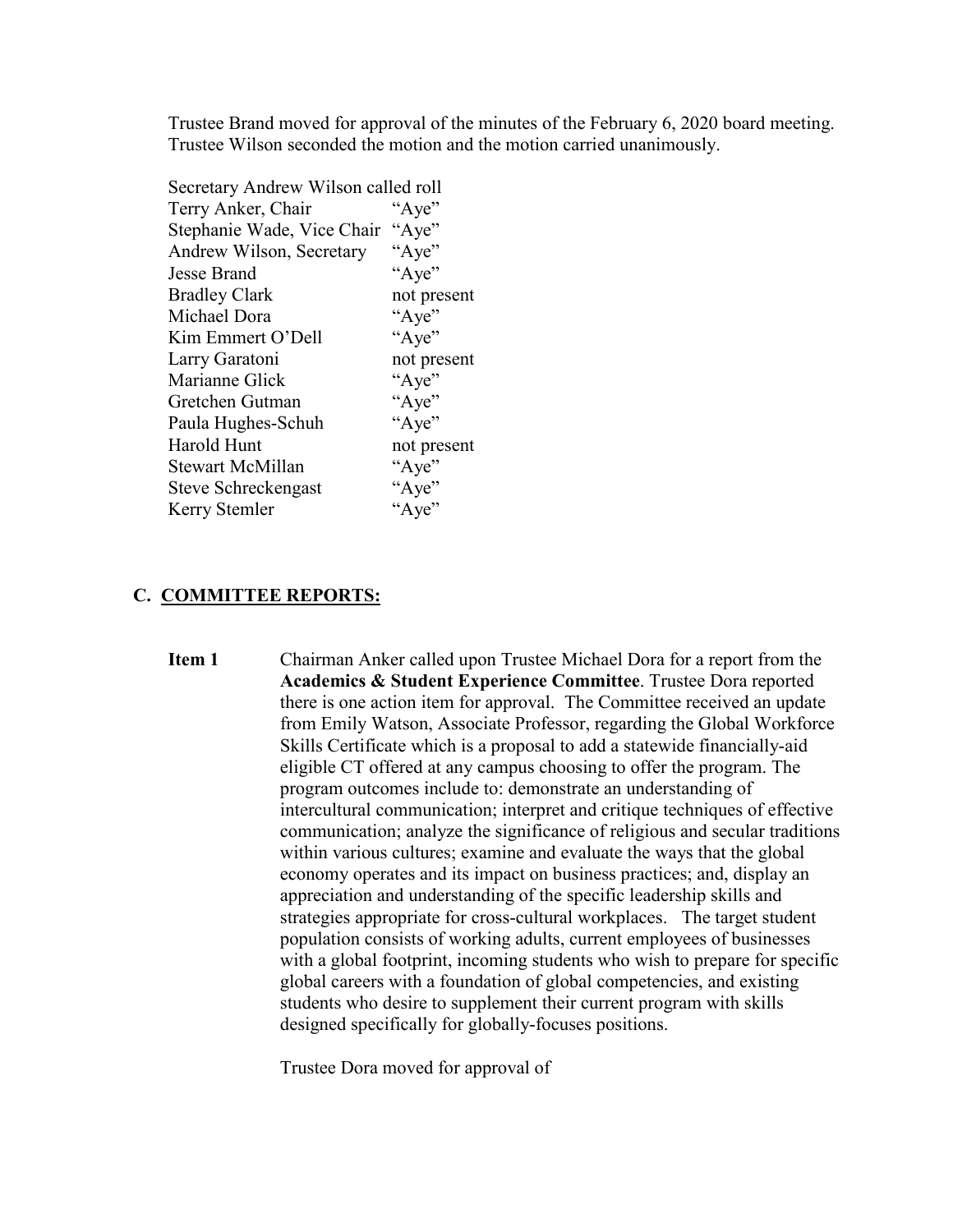**Resolution 2020-7,** Approval of Global Workforce Skills Certificate Program

Trustee Wade seconded the motion and the motion carried unanimously.

| Secretary Andrew Wilson called roll |             |
|-------------------------------------|-------------|
| Terry Anker, Chair                  | "Aye"       |
| Stephanie Wade, Vice Chair          | "Aye"       |
| Andrew Wilson, Secretary            | "Aye"       |
| Jesse Brand                         | "Aye"       |
| <b>Bradley Clark</b>                | not present |
| Michael Dora                        | "Aye"       |
| Kim Emmert O'Dell                   | "Aye"       |
| Larry Garatoni                      | not present |
| Marianne Glick                      | "Aye"       |
| Gretchen Gutman                     | "Aye"       |
| Paula Hughes-Schuh                  | "Aye"       |
| Harold Hunt                         | not present |
| <b>Stewart McMillan</b>             | "Aye"       |
| Steve Schreckengast                 | "Aye"       |
| Kerry Stemler                       | "Aye"       |
|                                     |             |

**Item 2** Chairman Anker called upon Trustee Jesse Brand for a report from the **Budget & Finance committee**. Trustee Brand reported there were no action items for approval. The Trustees received an extensive report from CFO Matt Hawkins during Executive Session. The Committee received an update from Foundation President John Murphy that shows the Ivy Tech Foundation is well positioned although there are challenges ahead with COVID-19.

**Item 3** Chairman Anker called upon Trustee Steve Schreckengast for a report from the **Building and Grounds Committee**. Trustee Schreckengast reported there was one action item for consideration and approval. The committee received an update on the status of XBE contract spend.

Trustee Schreckengast moved for approval.

**Resolution 2020-8,** Approval of Transfer of Ownership of Real Estate from the Foundation to the College, Fort Wayne Campus

Trustee Glick seconded the motion and the motion carried unanimously.

Secretary Andrew Wilson called roll Terry Anker, Chair "Aye"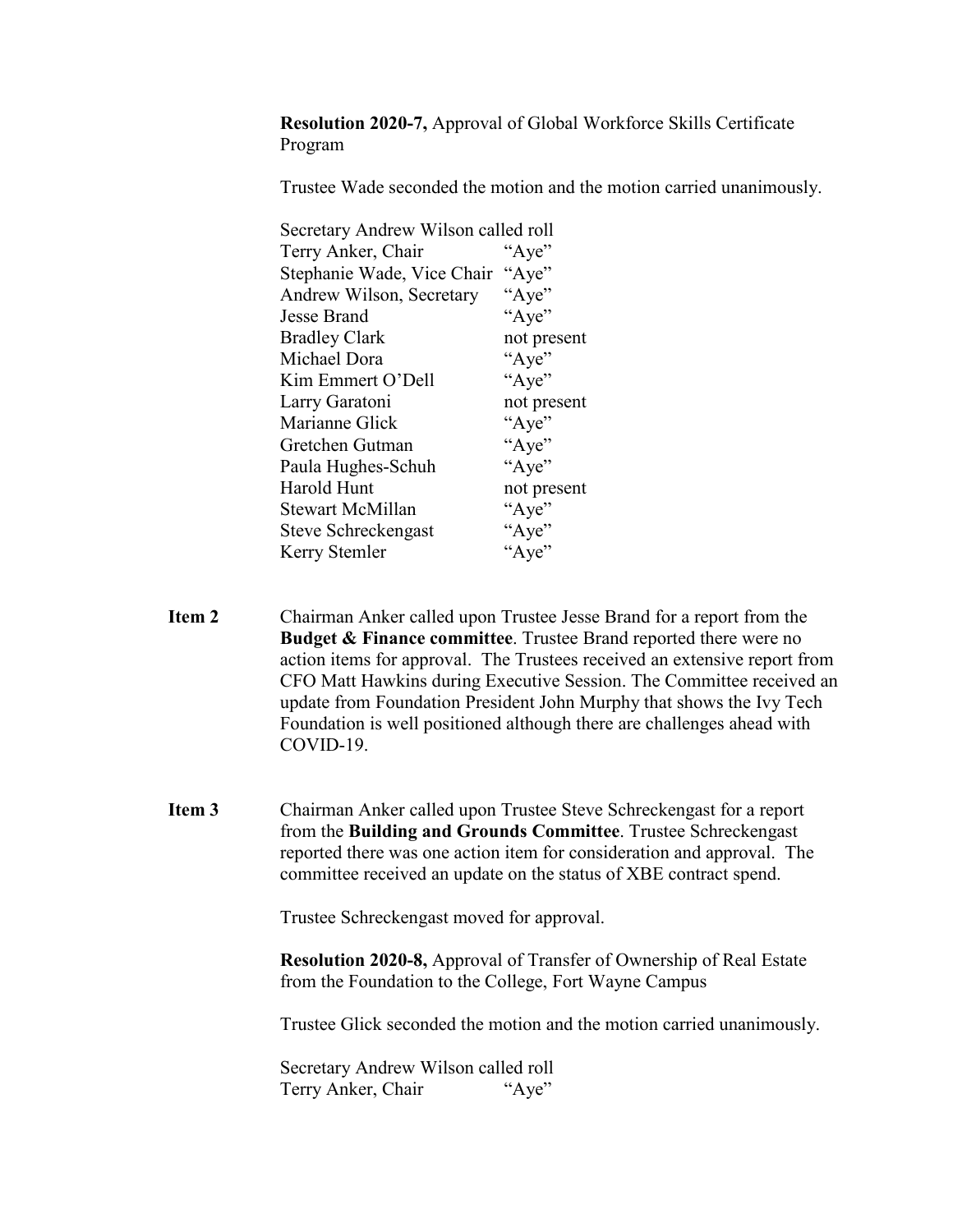| "Aye"       |
|-------------|
| "Aye"       |
| "Aye"       |
| not present |
| "Aye"       |
| "Aye"       |
| not present |
| "Aye"       |
| "Aye"       |
| "Aye"       |
| not present |
| "Aye"       |
| "Aye"       |
| "Aye"       |
|             |

**Item 4** Chairman Anker called upon Chris Lowery, Senior Vice President, Workforce and Careers to speak on a rapid recovery strategy and the post COVD-10 ecosystem. The Governor and state leadership are focused on the health and well-being of Hoosiers. The proposed ecosystem focuses on the livelihoods that are at risk for lower skilled workers, including those who have lost a job, will be underemployed, or those whose jobs will change. A rapidly, thoughtfully developed approach will be necessary to undergird the livelihoods of individuals, employers, and communities across the Hoosier state. A Core Team/Steering Committee has emerged to quickly build out the Situation Assessment, Vision, Strategy, and Work Plan.

> Supply and demand data is needed as well as training and education strategies. Career Coaching for individuals, high tech and high touch, could be deployed statewide to support learners interested in the program. An online Rapid Recovery Employment Hub is being developed to provide a one stop website for employment resources, job postings, and statewide tools for job seekers and employers.

### **TREASURER'S REPORT:**

Chairman Anker called upon Matt Hawkins, Sr. Vice President/Chief Financial Officer, to provide the Treasurer's Report.

Matt Hawkins reported in the morning meeting the college is \$6M over our budgeted revenue for FY20. We are also trending \$30M below budget, including direct costs already incurred related to Covid-19.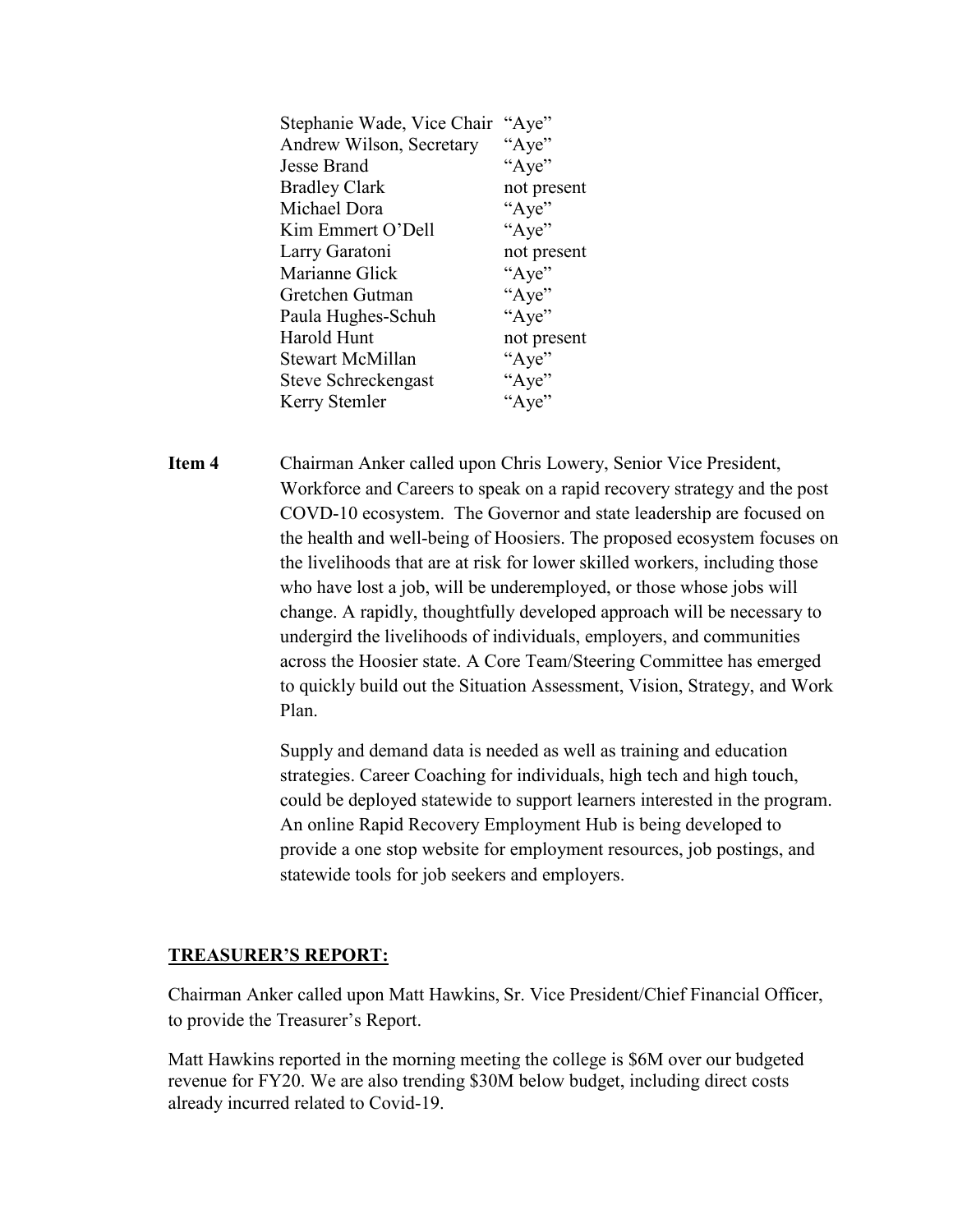The College has a three phased emergency financial plan if needed, that does not yet included any federal stimulus.

The College's current investment portfolio has a balance of just under \$580M. \$194M of this balance is in cash. The college has a very strong position with regard to liquidity.

Trustee Dora moved for approval of the Treasurer's Report. Trustee Brand seconded the motion and the motion carried unanimously.

| Secretary Andrew Wilson called roll |  |
|-------------------------------------|--|
| "Aye"                               |  |
| Stephanie Wade, Vice Chair "Aye"    |  |
| "Aye"                               |  |
| "Aye"                               |  |
| not present                         |  |
| "Aye"                               |  |
| "Aye"                               |  |
| not present                         |  |
| "Aye"                               |  |
| "Aye"                               |  |
| "Aye"                               |  |
| not present                         |  |
| "Aye"                               |  |
| "Aye"                               |  |
| "Aye"                               |  |
|                                     |  |

Matt Etchison, Chief Information Officer, provided an update on an ERP (Enterprise Resource Planning) Assessment RFP. The ERP is our financial and operational backbone system, reaching into all areas of the College. In a rapidly changing higher education landscape, it is important to evaluate our technology to identify the ways in which it is supporting or hindering the College's strategies. The RFP will allow the College to understand the ways in which there may be improvement, and ultimately allow college leaders to make a decision on what is best for the long-term future of Ivy Tech. Input will be collected from all stakeholders. The RFP will go out in April and the assessment will occur over the next few months.

### **E. STATE OF THE COLLEGE**

Chairman Anker called upon President Ellspermann to provide State of the College.

President Ellspermann welcomed new Chancellor Evansville Campus, Daniela Vidal.

President Ellspermann provided an overview of the timeline related to COVID-19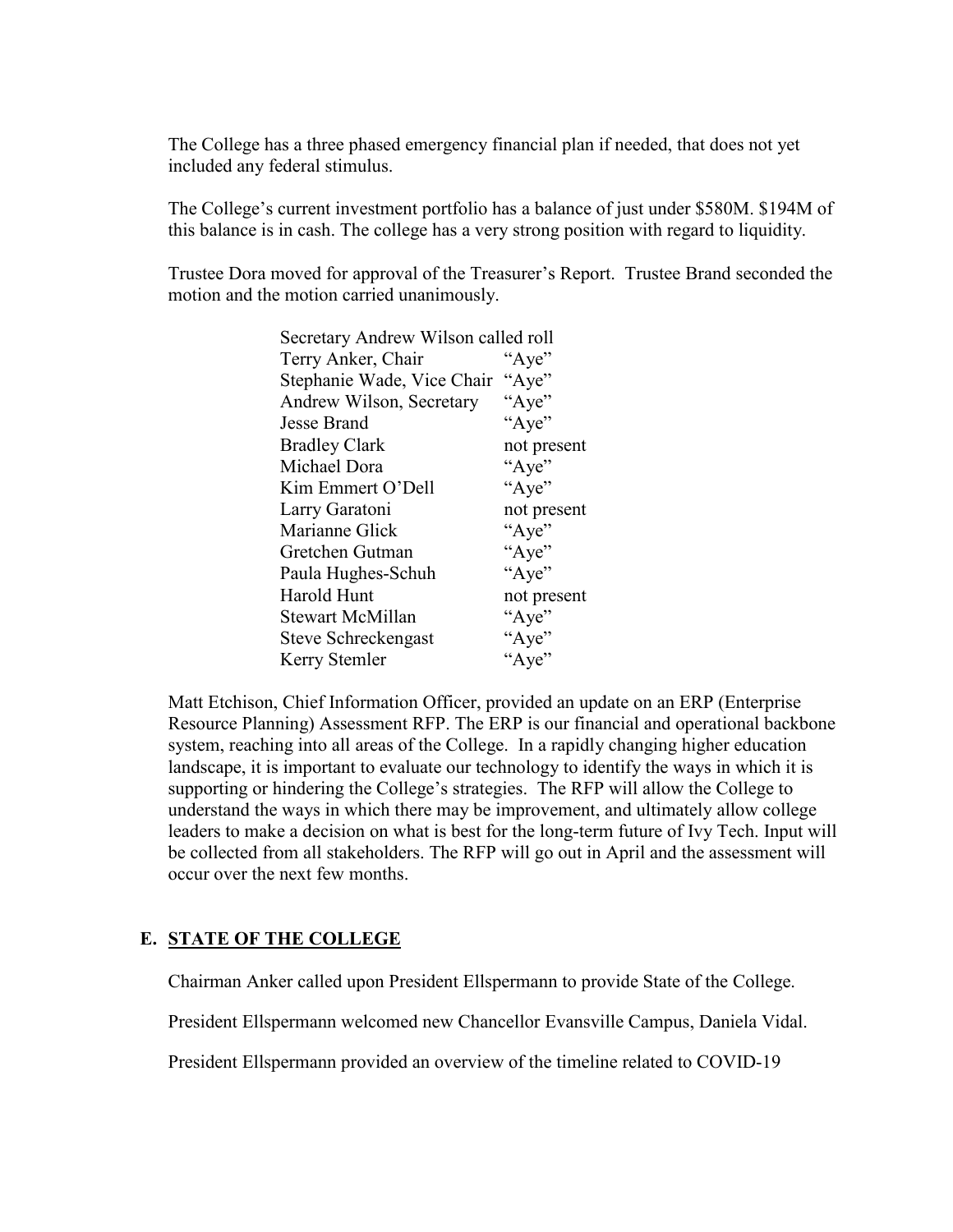Budget and Contingency Planning, the College's budgeted reserve of \$2.7M (as of December 16, 2019) was allocated to campuses based on the internal outcomes-based budget model. The tax offset program for 2020 was suspended as other university partners have done across the state. The College is trending \$30M under budget for FY2020 including current direct estimated COVID expenses. As described previously, there are numerous contingency plans in place.

The start of the second 8-weeks was delayed and went nearly seamlessly, moving to a completely virtual delivery of courses and services. FTE drops were minimal to date but further drops are anticipated. Campuses donated thousands of pieces of PPE to hospitals and health departments. Ivy Tech is working with IUSM to produce face shield headband-visor parts on over 100 Ivy Tech 3D printers. Marianne Glick made a matching gift of \$500K to provide broad range of COVID-19 emergency assistance to students and campuses.

President Ellspermann provided a brief summary of the College's metrics. Revenue Generating headcount has decreased (this week) to 93,111 and the number of revenue generating recruits has dropped to 46,163. The Fall-to-Spring retention rate slipped to 70% (approximately at 1% drop) The Employee Engagement score of 72 is slightly up from last year. This metric currently is based on the fall employee engagement survey of full-time employees only. When you include adjunct faculty, the score improved to 74%.

Congratulations to the Ivy Tech Foundation having exceeded their annual goal for total dollars raised which is slightly more than \$49.8M (\$20.6M Foundation - \$29.2 Grants (College and Foundation)).

President Ellspermann shared that congratulations are in order for the Sellersburg campus for moving to C1! Annually, all campuses are evaluated for C-level designations. In the fall 2018, Sellersburg was designated a "rising" campus. As a Fall 2019, they had maintained that status maintained for the second year with most improvement in the areas of completions, job openings, and non-credit headcount, and a growth in service area population.

President Ellspermann introduced the plans to start a Visionary Board of Emerging Leaders (VBEL) building on a Harvard Business Review article (June 2019) that describes the concept of a "Shadow Board of Directors". The focus will be on diversity of thought, connecting to the organization and community, refreshing or invigorating new ideas, emerging technologies. The opportunity for VBEL members is that it will provide a board-like experience and mentoring to emerging leaders. The idea is to leverage this new group's insights and to diversify perspectives that executive leadership is exposed to, with representatives from almost each campus.

With regard to the Brand Research Project, Asher Agency (Fort Wayne) and SMARI Market Research Experts (Indianapolis) were selected as the vendor partners. Currently Jeff Fanter and his team are finalizing the agreement which is estimated to be about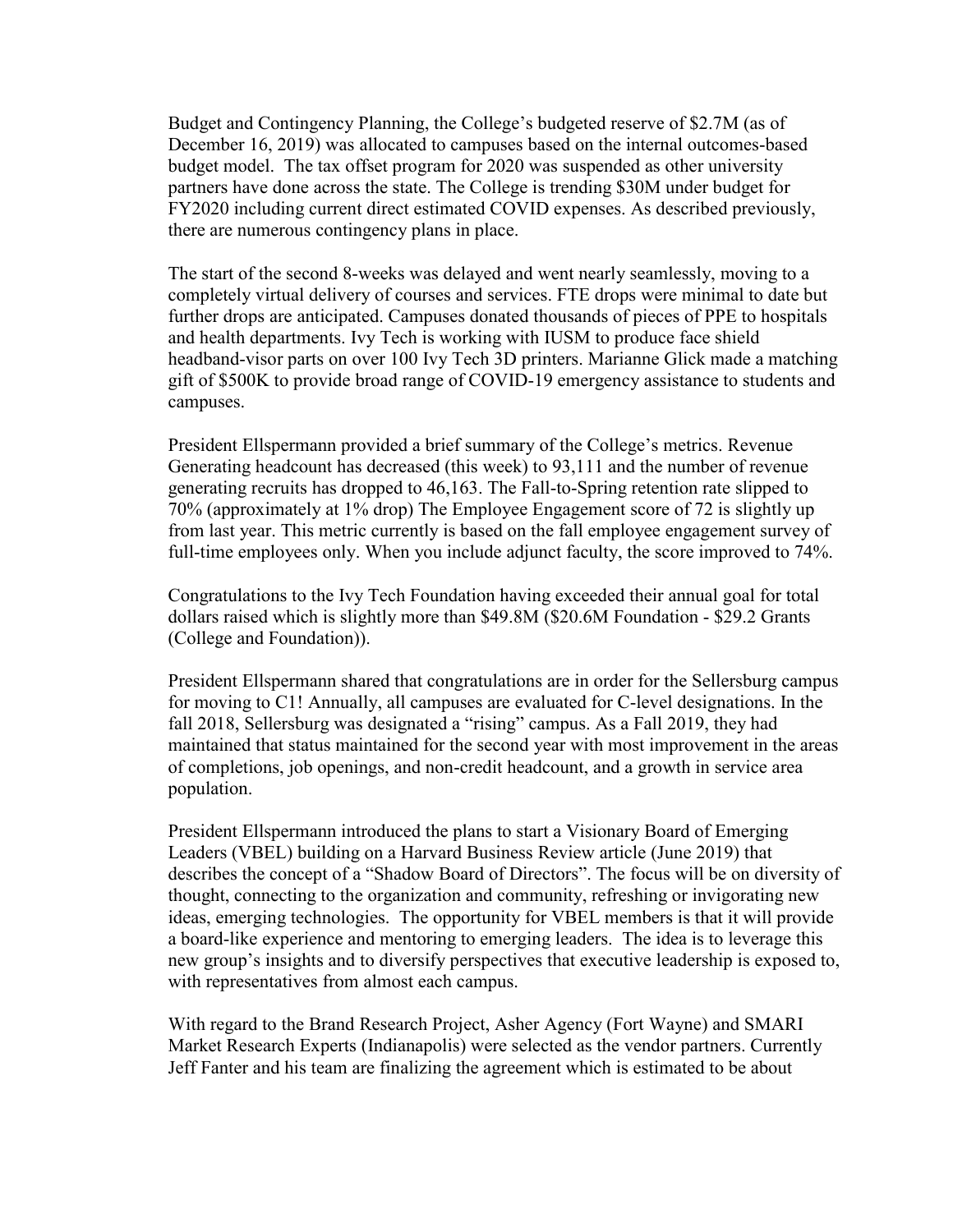\$200-\$250K. The research team would like to engage with, and interview, Trustees interested in being part of the research.

"To transform the student journey by creating a platform to enable informed decisionmaking and align business processes to improve student success, lifetime constituent engagement, and facilitate Ivy Tech's strategic mission and vision" is the stated vision of the Salesforce CRM Project. The project kicked off in February with Appriro who contacted employees to better understand how we use the College's current system which will help Appirio to better understand as they develop the CRM platform that will best meet the needs of the College going forward. This initial process will be completed by April 10, and then move to the architecture/Sandbox/Rapid prototyping and then to beta testing in August. The plan is for a "go live" date for Recruiting/Enrollment collegewide in early September. Phase 1 completed is expected to be finished by August 2021.

President Ellspermann concluded her report with recognition of the amazing team throughout the college that is working during this time. She acknowledged that this COVID-19 experience has moved people's cheese, but they are jumping in and helping where needed.

### **F. OLD BUSINESS**

Chairman Anker called for old business, but there was none.

### **G. NEW BUSINESS**

Chairman Anker called for new business.

Trustee Schreckenast moved for approval amended by Terry Anker of

**Resolution 2020-9,** Appointment of Campus Board of Trustees

Trustee Glick seconded the motion, and the motion carried unanimously.

| "Aye"       |
|-------------|
| "Aye"       |
| "Aye"       |
| "Aye"       |
| not present |
| "Aye"       |
| "Aye"       |
| not present |
| "Aye"       |
| "Aye"       |
| "Aye"       |
| not present |
| "Aye"       |
|             |